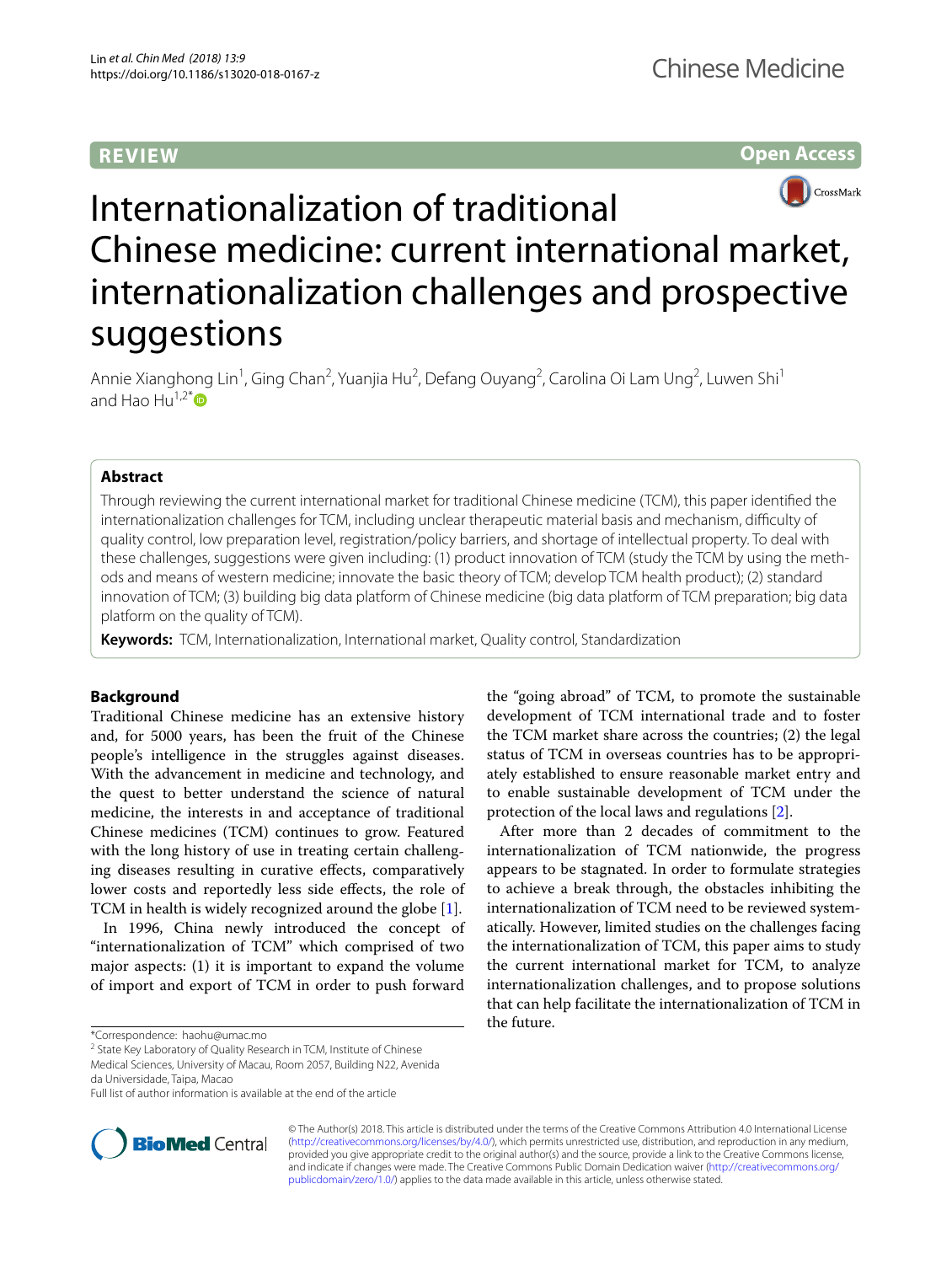## **Analysis of the current international market for TCM**

Internationalization of TCM has seen a decline in the volume and value of export. According to the China Customs statistics, the import and export value of TCM in 2016 experienced a negative growth for the frst time in nearly 10 years despite a slight increment in the import and export value of Chinese pharmaceutical products compared to 2015. The total value of TCM import and export in 2016 was 4.6 billion USD, accounting for 4.45% of the total value of the import and export of Chinese pharmaceutical products. While the export value of TCM in 2016 dropped by 9.13% compared to 2015 from 3.77 to 3.426 billion USD, the import value achieved a big reversal, increasing 14.50% from \$1.025 billion in 2015 to 1.174 billion USD in 2016.

TCM encompasses a wide range of items: traditional Chinese medicinal materials, decoction pieces, Chinese patented medicines, herbal extracts, and health care products. The export volume and values of most of these items have declined over the years. For instance, the export value of Chinese medicinal materials and decoction pieces in 2016 was 1.025 billion USD, a 3.13% decrease in growth rate year-on-year. For the health care products, the export value in 2016 was 249 million USD which was a 13.22% reduction from the same period of the previous year. The export value of the Chinese patent medicines was 225 million USD in 2016 which is equivalent to a decrease by 13.94% as compared with the previous year with the export volume declined greatly. The most signifcant impact on the declined volume and value of export came from the Chinese herbal extracts. In the past, these extracts were on high demand as the market for new products of essential oil bloomed both nationally and overseas. The Chinese herbal extracts were the largest and fasting growing item among all Chinese pharmaceutical products in 2015, accounted for the largest share of the total export of CM. While the export value of Chinese herbal extracts accounted for 56.2% in 2016, it failed to maintain a growing trend. The export value was only 1.972 billion USD in 2016 which was a decrease of 10.93% compared to that of last year, and the export volume also decreased by  $14.3\%$  $14.3\%$  $14.3\%$  [\[3](#page-5-2), 4]. The significant downfall in the export value of herbal extracts greatly contributed to the overall negative growth of TCM export.

TCM were exported to 185 countries and regions and its main markets still remained in Asia with the dominant target markets located in Hong Kong, Japan, Malaysia, South Korea and Indonesia. Next to Asia was the United States. In 2016, China exported 526 million USD worth of TCM to the United States, accounting for 15.34% of TCM exports for China. It is anticipated that the United States would soon overtake Hong Kong and Japan and became the largest market of TCM exported from China [[5\]](#page-5-4). Although TCM has a large, promising world market, it also has many obstacles. TCM's entry into the American market requires the approval of the Food and Drug Administration (FDA), which implies large capital (over 100 million USD) and lengthy process (lasting at least 8 years). However, the more stinging problem in the entry process is that the risks of American fnancing support for TCM enterprises implementing internationalization strategy are still neither clear nor strong enough [\[6](#page-5-5)]. With the implementation of "Regulations for Botanical Drug Approval" and "Guidance for Industry: Botanical Drug Development", the United States began to consider botanical drug compounds as a therapeutic drugs. Take "Xuezhikang (XZK)" for an example, with the special fund support for innovation and preparation of major new drugs designated in the 12th 5-year of China, it entered the FDA clinical trial. This is the first time for domestic clinical organizations to participate in registration and clinical study of lipid regulating TCM in FDA. For "Xuezhikang (XZK)" to enter clinical phase successfully, a good clinical trial protocol should be well prepared and the proper indications with supplementary functions to be tested in the clinical trials should be well selected [\[7](#page-5-6)].

The drop of the two major markets in Hong Kong and Japan is another major reason for the decline in the overall TCM export value and export volume. Japan was once the largest importer of Chinese medicinal materials and mainly involved Chinese medicinal materials and decoction pieces [\[8](#page-5-7)]. But after 1990, Japan began to vigorously develop the herbal medicine base and establish the herbal plantations in order to become self-sufficient of medicinal herbs and to reduce import from China, which led to Japan's falling import of volume and value of Chinese medicinal materials. In 2016, the market began to pick up, embodied in the growth of export volume and value. Today, Japan has become the second largest market for TCM exports next to the United States, with an export value of 505 million USD in 2016, a 6.62% increase over the past year. There are more than 200 Japanese Kampo medicine manufacturers in Japan. These domestic enterprises possess advanced equipment and technology to process Chinese medicinal materials and to manufacture quality-stable TCM under strict standards. The locally manufactured TCM has occupied a considerable share of the markets of Chinese patent medicines and health care products. In South Korea, the drop in the sales of TCM manufactured in China was multifactorial: the issues with the packaging design and promotion strategy of TCM discouraging the use and masking the true value of TCM in health; and concerns over the content of heavy metals and pesticide residues exceeding the national standards,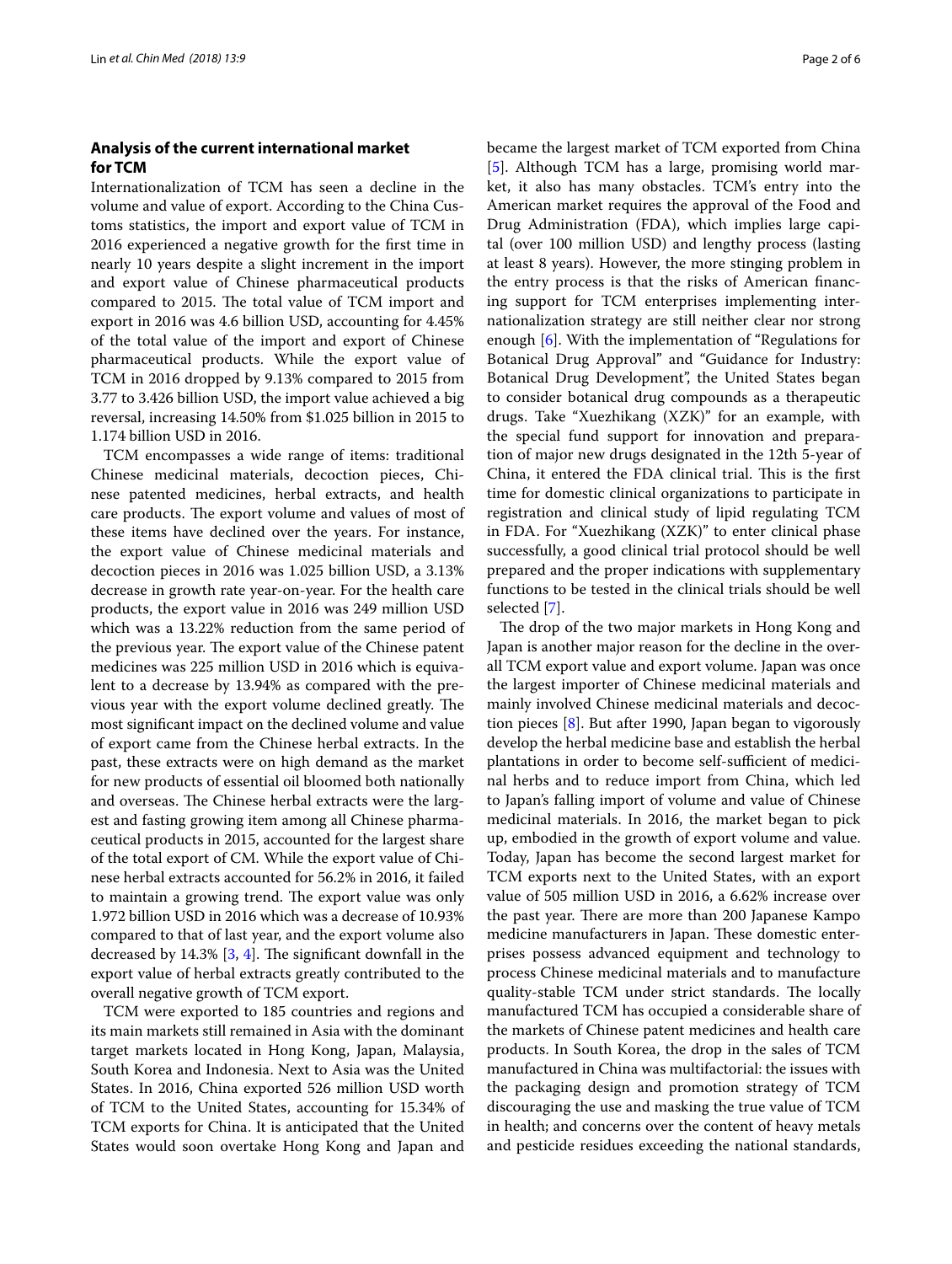which are a lot more stringent compared to standards alike in many developed countries [[9\]](#page-5-8). In addition, many developed countries have set up high green trade barriers and technical trade barriers for TCM entering their countries, hindering the process of internationalization of TCM.

Another factor discouraging the internationalization of TCM is the high policy thresholds. In certain countries such as Russia, Vietnam and Australia, TCM is sold as a pharmaceutical drug. In many other countries and regions, however, TCM are approved for sales as health care product, active pharmaceutical ingredient (API), or dietary supplement. On 1st May 2011, the European Union's 2004/24/EC EU Directive on traditional herbal medicine (namely the EU botanical drug approval and continuity clause) came into force. This directive of the European Union provides a simplifed registration procedure for traditional herbal medicines, and gives a 7-year transition period of the traditional herbal medicine sold in the EU market before 2004. However, after 7 years, all unregistered traditional herbal medicines will be removed from the EU market [[10\]](#page-5-9). At present, Diaoxinxuekang capsule, which is developed and manufactured by Chengdu Diao Pharmaceutical Group Company, is the only one China-manufactured traditional herbal medicine marketed and sold in the EU market. It is approved as the secondary-types of TCM new drugs and carries Chinese independent intellectual property rights. This exceptional product helped demonstrate how a high policy threshold is translated into great obstacles to the entry of TCM into the international market, greatly reducing the export volume of TCM in the EU market especially the British market.

## **Internationalization challenges for TCM**

The therapeutic material basis and mechanism of TCM are key to the quality, efectiveness and safety of TCM, and are the fundamental prerequisite for the internationalization of TCM. The effective substance basis of TCM is the general name of chemical components that bring about the clinical efficacy of the medicine. Due to the diversity and complexity of compound structures, a TCM is a natural "combinatorial chemical sample library." There are more than 200,000 known compounds in TCM, but currently only a few compounds such as artemisinin and arsenious acid have been studied thoroughly and clearly for their pharmacological action and biological mechanism. The targets and biological mechanisms of most compounds still remain unknown.

On the other hand, each TCM consisting of multiple compounds is a complex chemical system. Its characteristics of synergistic reaction of multi-components, multichannels and multi-targets are difficult to be elucidated by the study model of "single component and single target" in modern medicine. The uncertainties in the effective substance basis and the mechanism of TCM further make it difficult to formulate a scientific and effective system for evaluating the efficacy and safety of TCM. International communities always fnd it hard to recognize and adopt the quality standards and the standards of production management of TCM. As a result, Chinese patent medicines lose their competitiveness the international market [\[11\]](#page-5-10).

The quality control of TCM is directly related to the safety and efectiveness of TCM and is critical to the internationalization of TCM. China has set up a quality inspection technology system focusing on chemical marker detection. This method has gradually developed into quality analysis mode of quantitative analysis, chromatographic fngerprint, and discriminant analysis from the initial sensory experience. However, the research pattern of the quality control of TCM is still relying on the analysis method research. This requires careful determination of focusing on the quality inspection of Chinese traditional medicine and ignoring the quality control during the production process; paying attention to the chemical markers detection and ignoring the biomarkers; and emphasizing the drug quality analysis and evaluation and ignoring the study on the medicines regulation system. The scientific and reliable quality assurance system complying with the characteristics of TCM are yet to be fully constructed [[12\]](#page-5-11). Meanwhile, assurance of TCM safety is also a difficult task added to the quality control of TCM. Many countries have added test items of microbes, preservatives, pesticide residues, heavy metals and afatoxin for traditional medicines and herbal health foods, and formulated their national standards presenting signifcant cross-country variations. Although China has strengthened the quality control in microorganisms, pesticide residues, heavy metals and arsenic salts, there is still a large gap between Chinese and international standards.

The low level of dosage form is one of the important factors that restrict TCM internationalization. The modernization level of the TCM formulation is relatively backward. Tablets, capsules and granules accounted for more than half of current TCM dosage form. The advanced dosage form for TCM such as sustainedrelease, controlled-release and targeted preparations are still in the research stage. The majority of small and medium-sized TCM enterprises still use the traditional excipients, which makes it difficult for the TCM formulation to meet the international standard requirements. The basic research on TCM formulation is backward, especially the researches on pharmacokinetics, stability, dose–response relationships, etc. are relatively scarce.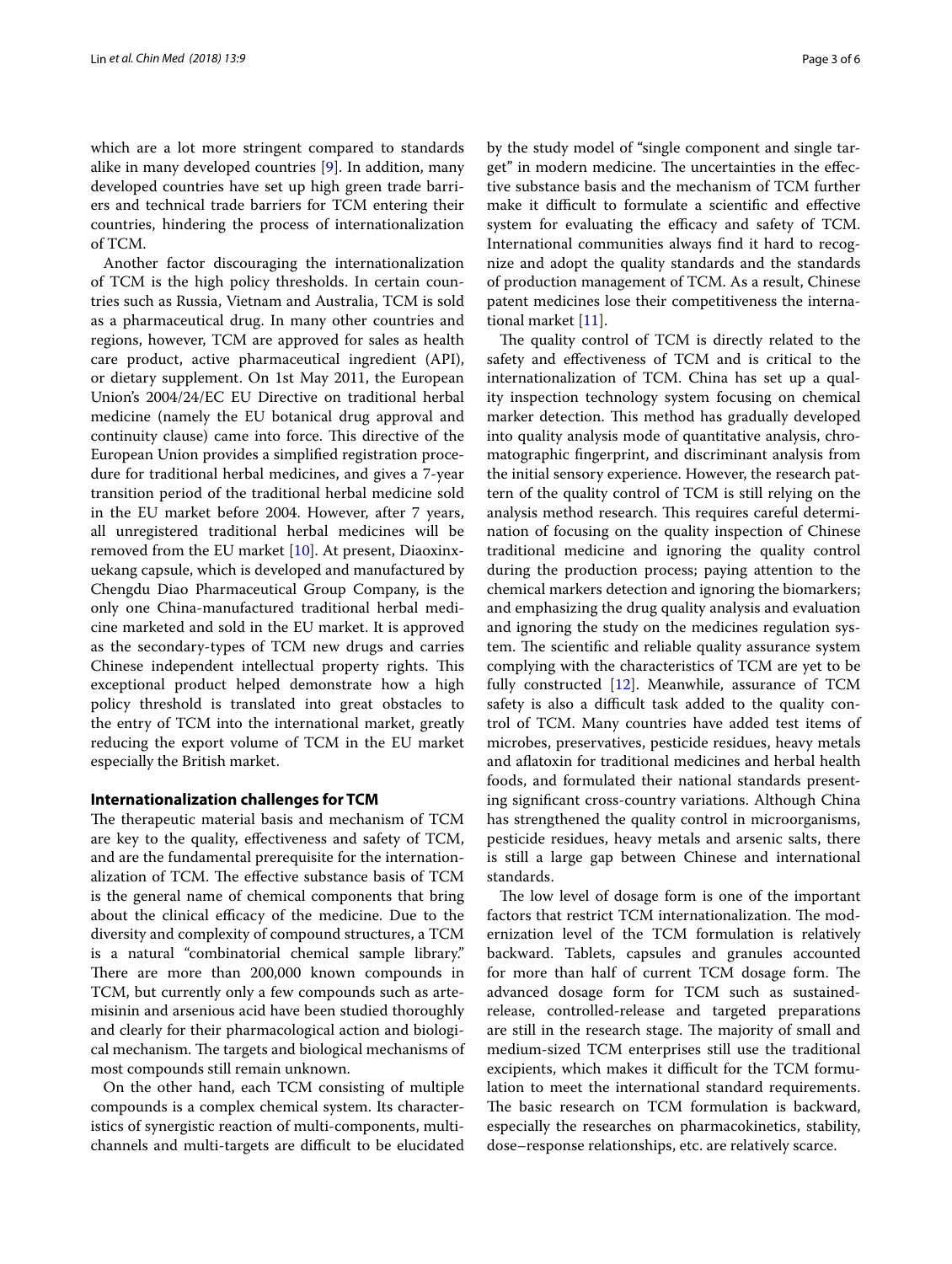The internationalization of TCM is also faced with a number of registration/policy barriers. Along with the gradual expansion of the international market of natural medicines, some developed countries have implemented trade protectionism in order to protect the interests of the domestic pharmaceutical companies and related medical services, set up a multitude of technical barriers to trade and continue to strengthen the management measures of the import Chinese patent medicines, which seriously hampered the process of the internationalization of TCM. These technical barriers to trade are various, such as technical standard barriers, technical regulation barriers, patent technology barriers, green barriers, etc., which makes Chinese products fail to enter or forced to withdraw from the target market due to shortcomings in technology, environmental protection, and other areas mandated by the policy and regulations.

The intellectual property of TCM is also the weak link of the internationalization of TCM. There are multiple issues related to the patents of TCM: low international patent application, low efective patents, numerous invalid patents, low patent quality and fast growth of application volume not transformed into a rapid growth of market share and so on  $[13]$  $[13]$ . At the same time, there are also many problems in the technology transfer of TCM, including lacking of original innovation, lacking of basic research, serious shortage of R&D investment, dislocation of R&D subjects, imperfect market transformation and industrialization mechanism, and weak service links.

## **Suggestions for further internationalization of TCM**

The cross integration of multidisciplinary and innovative drug research and development have brought new opportunities for the development of TCM [[14](#page-5-13)].

# **Product innovation of TCM**

## *Study TCM by using the methods and means of western medicine*

With the continuous development and progress of modern science and technology, the technology of quality identifcation, extraction and separation, analysis and detection of TCM is becoming more and more mature, and its action of mechanism and active components are becoming increasingly clear. In addition, the modern chemistry, biology, physics, information science and other disciplines have continuously permeated the feld of research and development of TCM, which provides a new model for the research and development of TCM [\[15\]](#page-5-14). Academician Zhang once suggested that "the development of new varieties of TCM should focus on the research and development of TCM with high technology content such as component medicine and drug monomers, etc.; special attention should be paid to the research of new formulations of Chinese herbal preparation; attempts should be made to achieve breakthrough on traditional dosage forms such as bolus, powder, plaster, and pellet, and develop new formulations with high bioavailability, convenient administration and high level of quality control"  $[16]$  $[16]$ . In addition to the innovative research and development of monomeric drugs and dosage forms, the methods and means of western medicines can also be adopted in the research of TCM prescription as deemed appropriate. Prescription of TCM is not just a combination of TCM ingredients. There are new ingredients generated in the formation of prescriptions, which warrants thorough analysis of the active components and the extractions. This is considered conducive to the rapid development of TCM research and development [\[15\]](#page-5-14).

## *Innovate the basic theory of TCM*

TCM has its own connotations and it is not simply equivalent to botanical drug. If the TCM pursues westernization and abandons the theory of TCM, the research road of the TCM will be narrower and narrower [\[17](#page-5-16)]. Diferent from the western medicine which starts from the molecular biology, TCM is researched and developed based on systematic biology. After a long time of use, the toxicity and efficacy of TCM becomes clearer  $[18]$ . Rather than exploring from the very beginning and exploring pharmacological action from pharmacological experiments, the most important thing in TCM research and development is to explore and utilize ancient medicine literatures and thousands of years of clinical experience.

The improvement of clinical research of TCM can also drive the innovation and development of TCM. This provides a ground where the concepts and methods of evidence-based medicine, the principles of international clinical research, and the characteristics of TCM clinical research can all be combined. In recent years, sufficient experiences in the exploration of the clinical research of TCM has been accumulated for the design of measures that promote the improvement of the overall levels leading to many landmark achievements. For example, apricot Shi Gan Tang with Yinqiao powder for the treatment of H1N1, etc. [[19](#page-5-18)].

In order to demonstrate the scientifc, technological and economical values of the TCM industry for its sustainable development, academician Zhang introduced the concept of the secondary development of TCM. This concept refers to the re-development of the TCM products which have good clinical efficacy and significant market share in order to promote the redesign of the TCM product, accelerate the cultivation of famous Chinese medicine varieties and develop China's own "blockbuster" drug [\[20](#page-5-19)]. With the help of modern science and technology, the development of a safe, efective, stable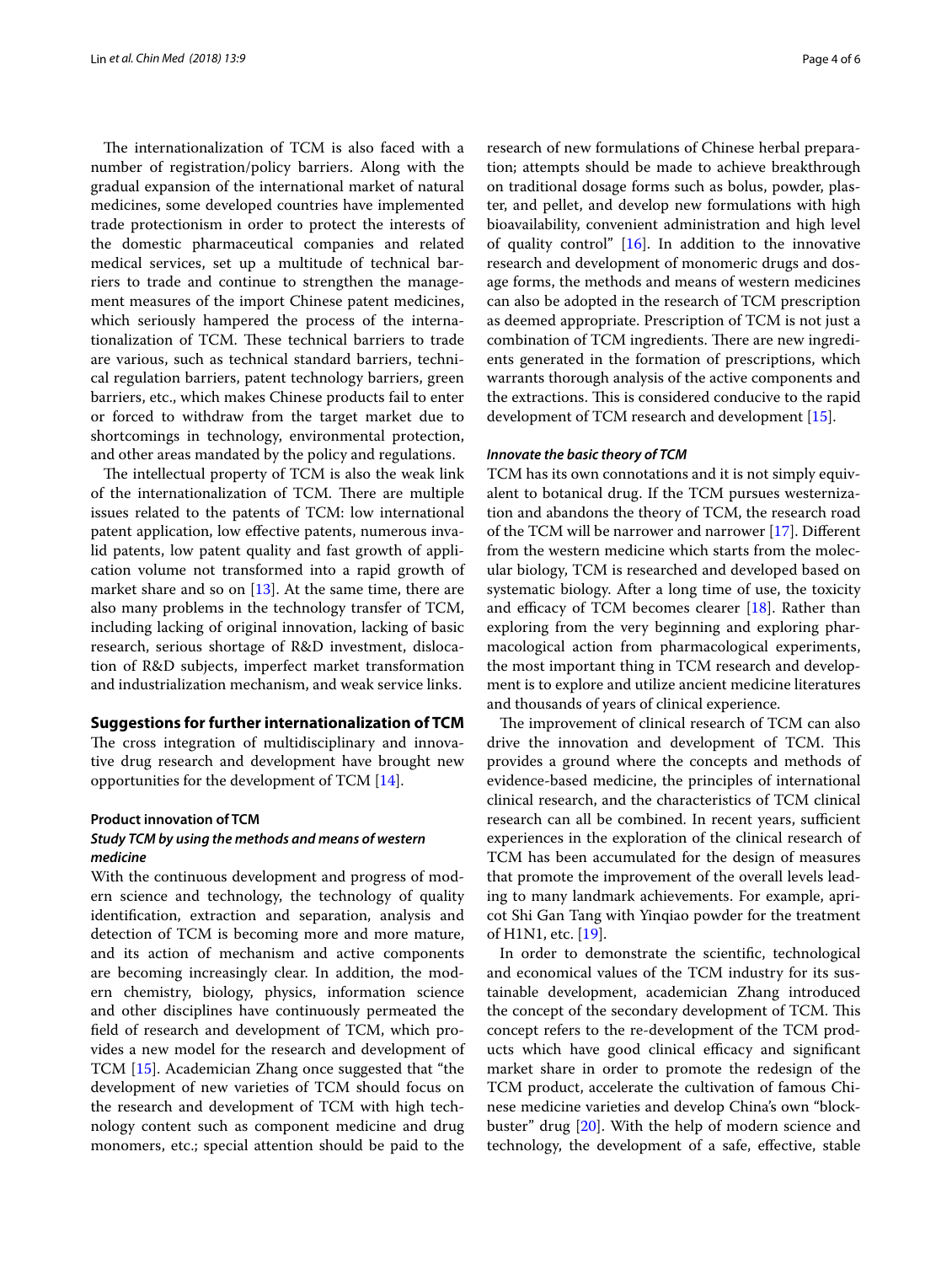and controllable compound Chinese medicine is promising [[21\]](#page-5-20).

### *Development of TCM health product*

Globally, one of the sunrise industries pivot towards health care products, which are referred to as "healthcare food", "functional food" and "food supplement" in diferent countries. With the 1000 years of usage history, the TCM healthcare products have huge international market potential and room for expansion [\[22\]](#page-5-21). Healthcare products of TCM provide a great potential route for TCM to enter the international market. Chen Shilin pointed out that "TCM has the homology tradition of medicine and food". Among them, many Chinese herbal medicine and decoction pieces can enter the market as health products. However, the TCM are facing many challenges including export volume decreasing, uneven distribution of export areas, and less proportion of developed regions such as in the US and EU as well as lacking of brands winning the trust of the customers"  $[23]$  $[23]$ . The industry of TCM health products should strive to establish a sound quality management system, seek protection of the processing technology, establish quality identifcation and intellectual property rights, and select appropriate promotion and sales strategy [\[24\]](#page-5-23).

## **Standard innovation of TCM**

In order to enter the international market, the key step of promoting TCM is to optimize our own standard to make it acceptable to the international market  $[25]$  $[25]$  $[25]$ . The important method is to include the standard of TCM in the national pharmacopoeias such as the US Pharmacopoeia or the European Pharmacopoeia. More than 140 countries in the world have adopted the US pharmacopoeia, while the European Pharmacopoeia standard is widely used among all the European Union country members. Being included in these two Pharmacopoeia indicates a global acceptance of the TCM standards which will greatly beneft the internationalization of these products. In recent years, 27 standards of "9 varieties" such as salvia miltiorrhiza, pseudo-ginseng and ganoderma have been included in the US Pharmacopoeia, and a number of standards have entered the US Pharmacopoeia audit procedure [\[19\]](#page-5-18). More than 10 TCM standards including uncaria and platycodon entered the European pharmacopoeia or forum. These achievements have proved to the world that TCM can also be evaluated according to international standards, which brings new prospects for the entry of TCM into the international market.

## **Building big data platform of TCM** *Big data platform of TCM preparation*

A systematic and transparent preparation of large data information platform of TCM preparation is key to comprehensive mining of the vast amounts of information on TCM and its preparation feld, professional processing of data—drawing of scientifc knowledge map, tracing patent data, digging and analyzing of clinical trial data and marketed drug data, drawing the navigational chart of TCM and its preparation in the era of big data. The establishment of the platform will efectively integrate all aspects of TCM research and development, serve the needs of multiple demand groups including enterprises, government regulators, academic research institutions, and so on, and greatly shorten the development time of new varieties of Chinese medicine and its preparation.

## *Big data platform on the quality of TCM*

The quality data platform of TCM includes the quality standards of Chinese medicinal materials, decoction pieces, and Chinese patent medicine, so as to enhance the research on the technical standards and specifcations of varieties, quality, planting, collecting, processing, preparing of decoction pieces and extraction of TCM. For example, the DNA barcode species identifcation system that was jointly established by the National Key Laboratory of TCM quality in Macao University and Beijing Union Medical College won the second place of the 2016 National Science and Technology Progress Award. This barcode species identifcation system has established a "genetic identity card" for TCM. The achievement also established the world's largest TCM DNA barcode identifcation database, which contains more than 1.70 million DNA sequences, and may achieve rapid identifcation to almost all herbal species included in CP, USP, JP, EP, South Korea Pharmacopoeia and India Pharmacopoeia, etc., and promote TCM identifcation study to enter into the standardized gene identifcation era.

## **Concluding remarks**

To promote the internationalization of TCM, the government, academic institutions and industry must cooperate closely, and establish an international platform for the development and communication of TCM rather than just the domestic efforts limited in China. The establishment of the international cooperation platform is not only conducive to the internationalization of TCM but also provides opportunities for other countries and regions to develop traditional medicines, so as to better